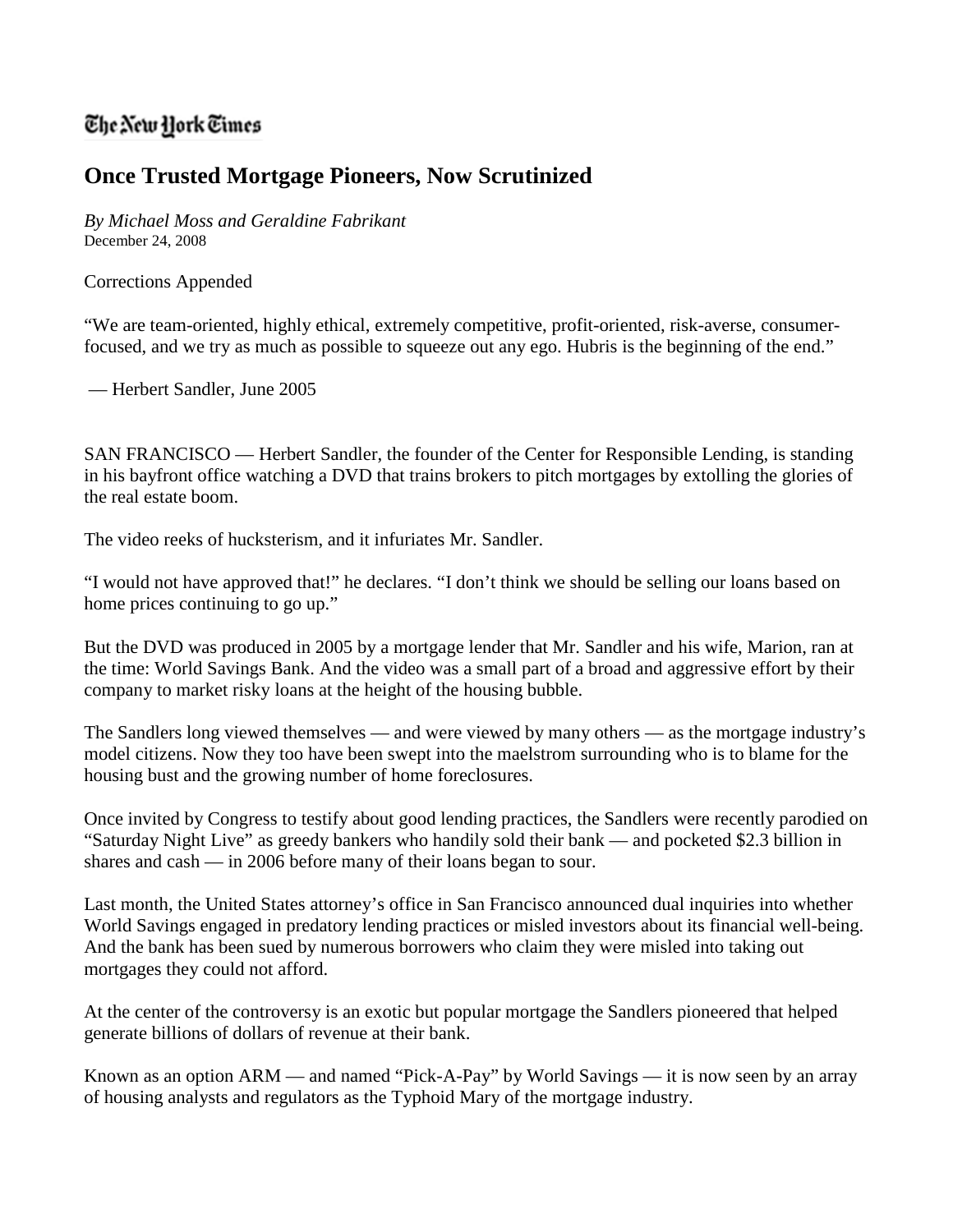Pick-A-Pay allowed homeowners to make monthly mortgage payments that were so small they did not cover their interest charges. That meant the total principal owed would actually grow over time, not shrink as is normally the case.

Now held by an estimated two million homeowners, the option adjustable rate mortgage will be at the forefront of a further wave of homeowner distress that could greatly delay or even derail an economic recovery, mortgage industry analysts say.

The Wachovia Corporation, which bought the Sandlers' bank two years ago, was so battered by the souring portfolio of World Savings that it began writing off losses now projected at tens of billions of dollars and eventually stopped offering option ARMs.

Through it all, the Sandlers have maintained they did nothing wrong beyond misjudging the real estate bubble.

"I didn't mislead anybody, and to the best of my knowledge, our company didn't, though there may have been an isolated case here and there," Mr. Sandler said. "If home prices hadn't declined by 50 percent, nobody would be raising these questions."

Mr. Sandler also finds it incredible that borrowers feel victimized by Pick-A-Pay. "All of a sudden their home is worth half of what it was, and they say they didn't know."

Yet the Sandlers embraced practices like the use of independent brokers who used questionable methods to reel in borrowers. These and other practices, critics contend, undermined the conservative lending practices that the Sandlers built their reputations upon.

"This product is the most destructive financial weapon ever deployed against the American middle class," said William J. Purdy III, a housing lawyer in California who is representing elderly World Savings customers struggling to repay their loans. "People who have this loan are now trapped, and they can't get another loan."

#### **The Birth of Pick-A-Pay**

Marion Sandler, now 78, was a Wall Street analyst in the early 1960s when she and her husband decided to buy a bank that took only savings deposits and made mortgage loans — a thrift, or savings and loan, in banking shorthand — and run it themselves.

Mr. Sandler, now 77, was a lawyer in Manhattan who grew up poor on the Lower East Side, the son of a compulsive gambler whose earnings were consumed by loan sharks.

The Sandlers searched for a thrift in the sizzling California market and paid \$3.8 million in 1963 for an Oakland enterprise called Golden West Savings and Loan Association, which later became the parent company of World Savings. It had a main office and one branch.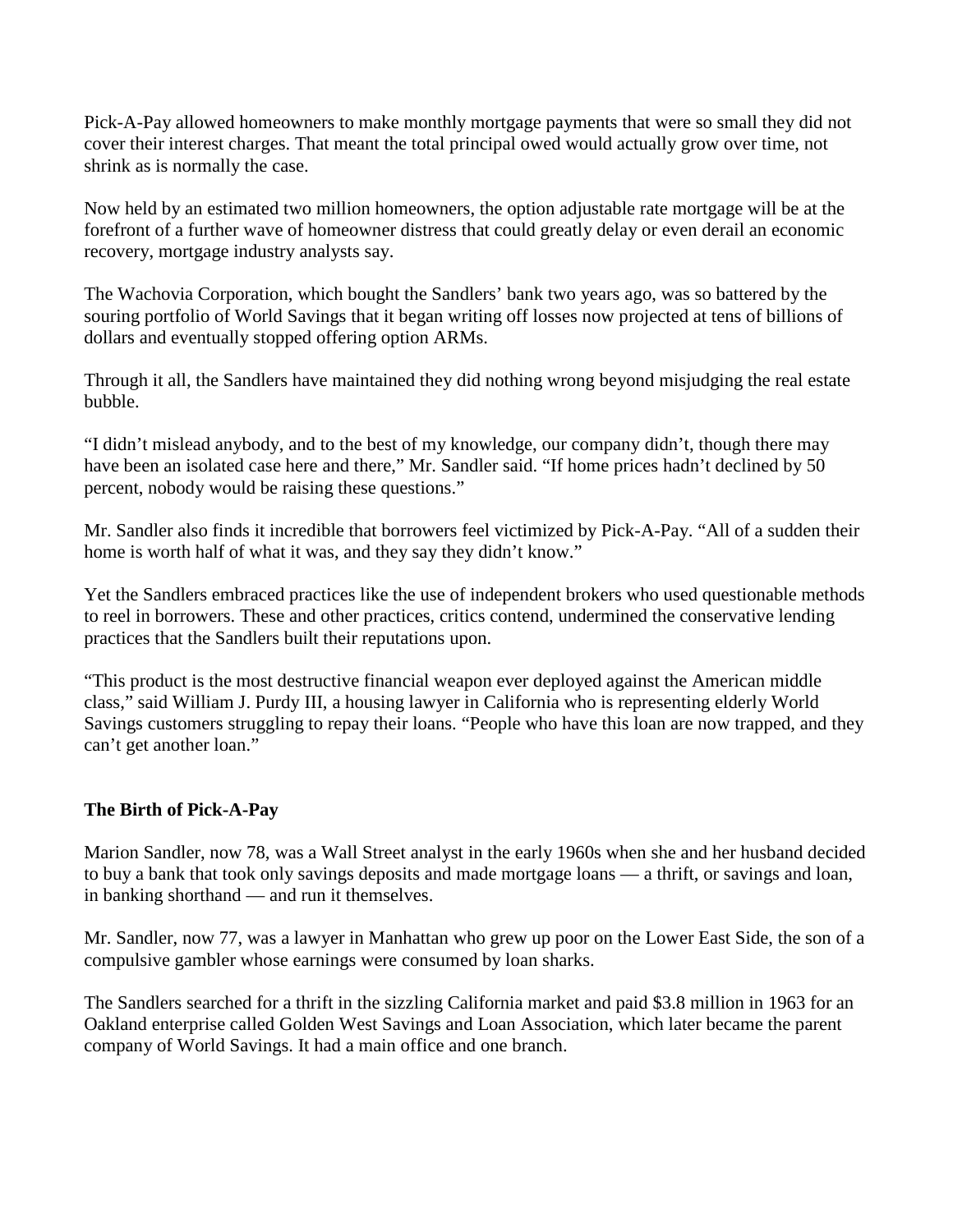When Reagan era deregulation arrived, the Sandlers and two other competitors were able to market option ARMs for the first time in 1981. Before that, lawmakers balked at the loan because of its potential peril to borrowers.

World Savings initially attracted borrowers whose incomes fluctuated, like professionals with big yearend bonuses. In the recent housing boom, when World Savings started calling the loan Pick-A-Pay, they began marketing it to a much broader audience, including people with financial troubles, like deeply indebted blue-collar workers.

As the entire thrift industry soared after deregulation, the Sandlers' business also took off. They avoided financial problems by doing things like scrutinizing borrowers' incomes to make sure loans were manageable and performing astute appraisals so the size of a mortgage was in line with the value of a home.

"Our protection was our total underwriting of the loan," Mr. Sandler said. "From scratch."

When many of the Sandlers' competitors in the thrift industry later began collapsing under the weight of bad loans and investments, Congress and the media invited the couple to speak about the proper way to do business.

"The deregulatory situation attracted bums, charlatans, crooks, phonies, con men," Mr. Sandler told an ABC News program in 1990.

The Sandlers also held onto World Savings' loans rather than selling them off to Wall Street to be repackaged as securities. They say this made them more alert to risky borrowers than were lenders who sold off their loans.

When foreclosures occurred, World Savings executives would drive to the house to see if they had made mistakes appraising the property or underwriting the loan. "We called these the van tours," Mr. Sandler said. "And we would say, 'O.K., have we done anything wrong here?' "

#### **More Philanthropic Work**

As the Sandlers' wealth increased, so did their philanthropy. Over the years, they financed scientific research and groups like Human Rights Watch and the American Civil Liberties Union. More recently they founded and financed ProPublica, a nonprofit investigative journalism enterprise that has collaborated with The New York Times on coverage and a news archive. Its 14-member advisory board includes two top New York Times Company editors.

The Sandlers' giving intersected most directly with their business interests in 2002 when they helped create an advocacy group for low-income borrowers called the Center for Responsible Lending.

The center was the successor to a smaller organization in North Carolina, whose director, Martin Eakes, had helped the elderly and minorities avoid predatory banking practices.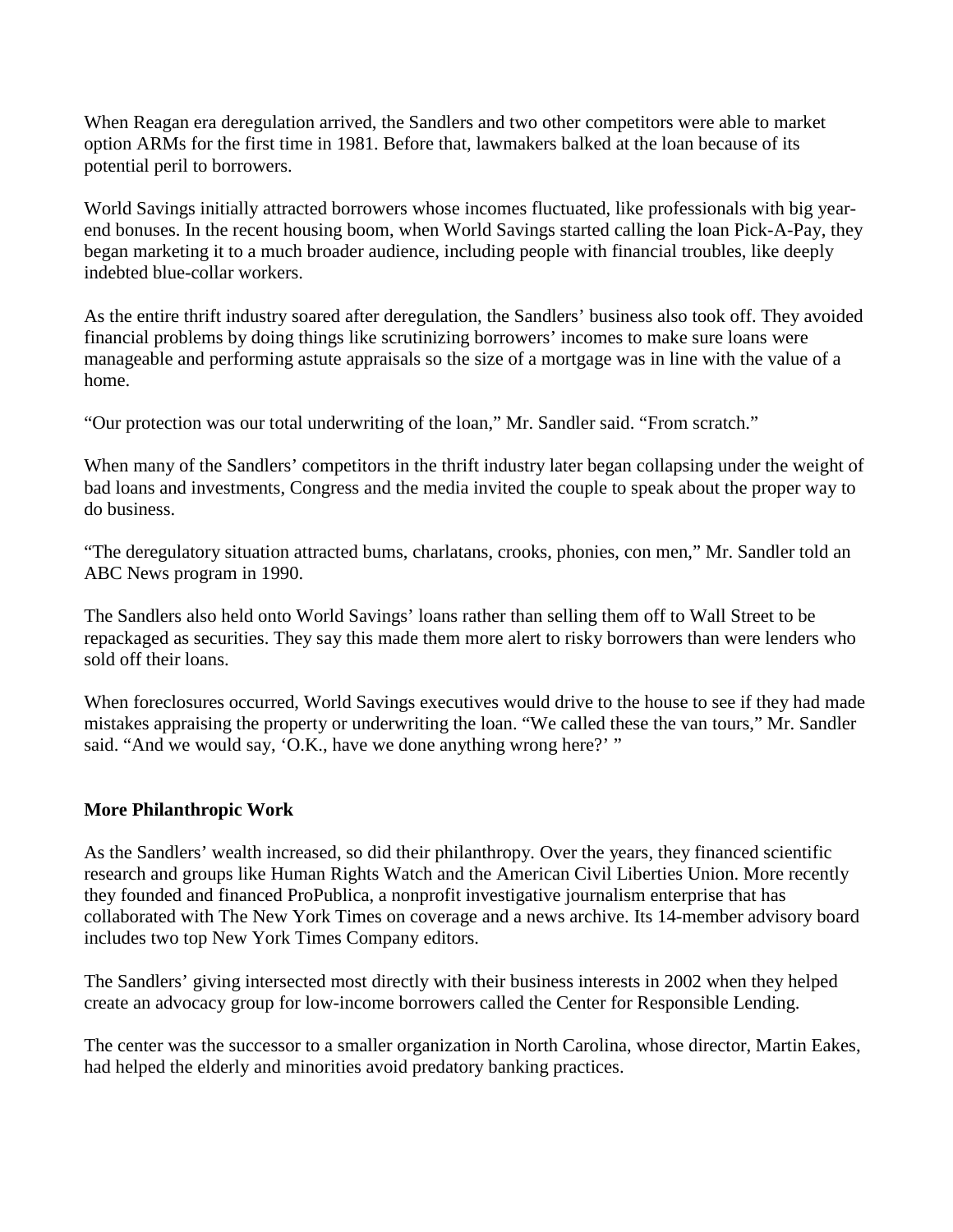"I said, 'Isn't that incredible what he is doing?' " Mr. Sandler recalled. "I said to Martin, 'What would it take to do what you do on a national scale?' "

Mr. Eakes, who became the center's executive director, had also just helped secure a new mortgage lending law in North Carolina that prohibited, among other things, the use of prepayment penalties.

"I hated prepayment penalties," Mr. Eakes recalled, noting that such charges make it hard for cash-poor borrowers to refinance a loan for one with more manageable terms.

While Mr. Sandler supported the center's antipredatory goals, he disagreed with Mr. Eakes's position on prepayment penalties and sought to change his mind.

Mr. Sandler acknowledges that some lenders used the penalties to lock borrowers into "absolutely awful" loans. But he said his bank used the penalties to fend off unethical brokers who enticed borrowers with low-interest-rate loans that often had hidden fees.

"You have to understand how independent brokers work," Mr. Sandler says. "They are the whores of the world."

Despite that distaste, World Savings made extensive use of brokers. By 2006, they were generating some 60 percent of its loan business, he acknowledged. He said he was compelled to do so because of brokers were a dominant force in the mortgage industry.

As a check on the representations that brokers made to borrowers, World Savings sought to telephone applicants to ensure that they understood the terms of their loan. These calls reached only about half of the borrowers, however, according to a former World Savings executive. Mr. Sandler did not dispute that point.

Customer complaints that an unethical broker had misrepresented the terms of World Savings loans is at the heart of a lawsuit filed against the bank and others in Alameda County, Calif. The broker was sentenced to a year in prison for misleading at least 90 World Savings borrowers.

Mr. Sandler points out that the company was itself a victim of this broker, that it cooperated fully with authorities, and that it was not charged with any wrongdoing.

Others have also raised questions about how carefully World Savings disclosed lending terms to its borrowers.

In August, a federal judge in South Carolina ruled that World Savings had violated the federal Truth in Lending Act by telling borrowers that choosing to make minimum monthly payments on Pick-A-Pay mortgages might cause their principal to grow — when in fact it certainly would occur.

Wachovia, which is defending the case, has appealed the ruling. Mr. Sandler said he was not familiar with this lawsuit, but generally, he says, "Wachovia's legal defense is deficient."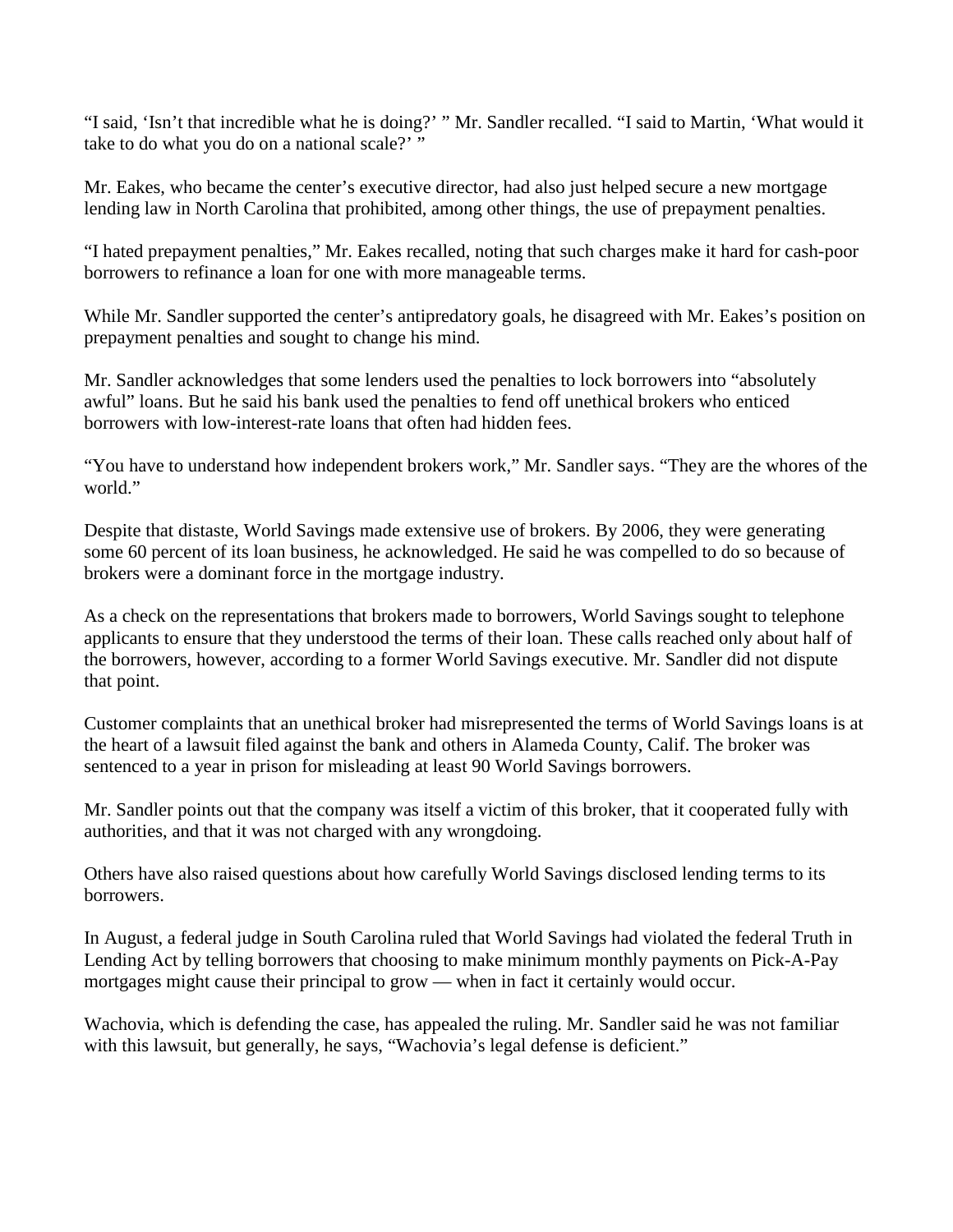### **A Speedy Merger**

By 2005, World Savings lending had started to slow, after more than quadrupling since 1998. The next year, Wachovia bought the bank in a hastily arranged deal. The Sandlers say they sold their firm at the top of the market because they were growing older and wanted to devote themselves to philanthropy.

Some current and former Wachovia officials say that the merger was agreed to in days and that it was impossible to conduct a thorough vetting of World Savings' loans. Others say the portfolio was adequately scrutinized.

"Herb and his wife had run a tight ship," said Robert Brown, a Wachovia board member. "There was not a huge concern about it because they had not had any delinquencies and foreclosures."

Others were less sanguine. The creditworthiness of World Savings borrowers edged down from 2004 to 2006, according to Wachovia's data. Over all, Pick-A-Pay borrowers had credit scores well below the industry average for traditional loans.

"I don't think anyone thought a Pick-A-Pay product was a customer friendly product," says a former Wachovia executive who requested anonymity to preserve professional relationships. "It is easy to mislead them."

World Savings lending volume dipped again in 2006 shortly after the sale to Wachovia was initiated, according to the company's federal filings.

This prompted World Savings to attract more borrowers by taking a step that some regulators were starting to frown upon, and which the company had been resisting for years: it allowed borrowers to make monthly payments based on an annual interest rate of just 1.5 percent. While World Savings continued to scrutinize borrowers' ability to manage increased payments, the move to rock-bottom rates lured customers whose financial reliability was harder to verify.

Russell W. Kettell, a former chief financial officer of World Savings, says the merger created "pressure" for "a pretty good-sized increase in loan volume."

Asked if Wachovia ordered World Savings to drop its rate, Mr. Kettell said, "No, but they wanted volume and wanted growth."

A swift increase in option ARM lending had prompted federal regulators to weigh tougher controls on lending standards in 2005. Of the \$238 billion in option ARM loans made nationally in 2005, World Savings issued about \$52 billion, or more than one-fifth of the total.

Susan Schmidt Bies, a governor of the Federal Reserve System until last year, said the surge in volume in ARM lending caught regulators by surprise, and that she regrets not acting more quickly to protect borrowers because she believes that they could not understand the risky nature of option ARMs.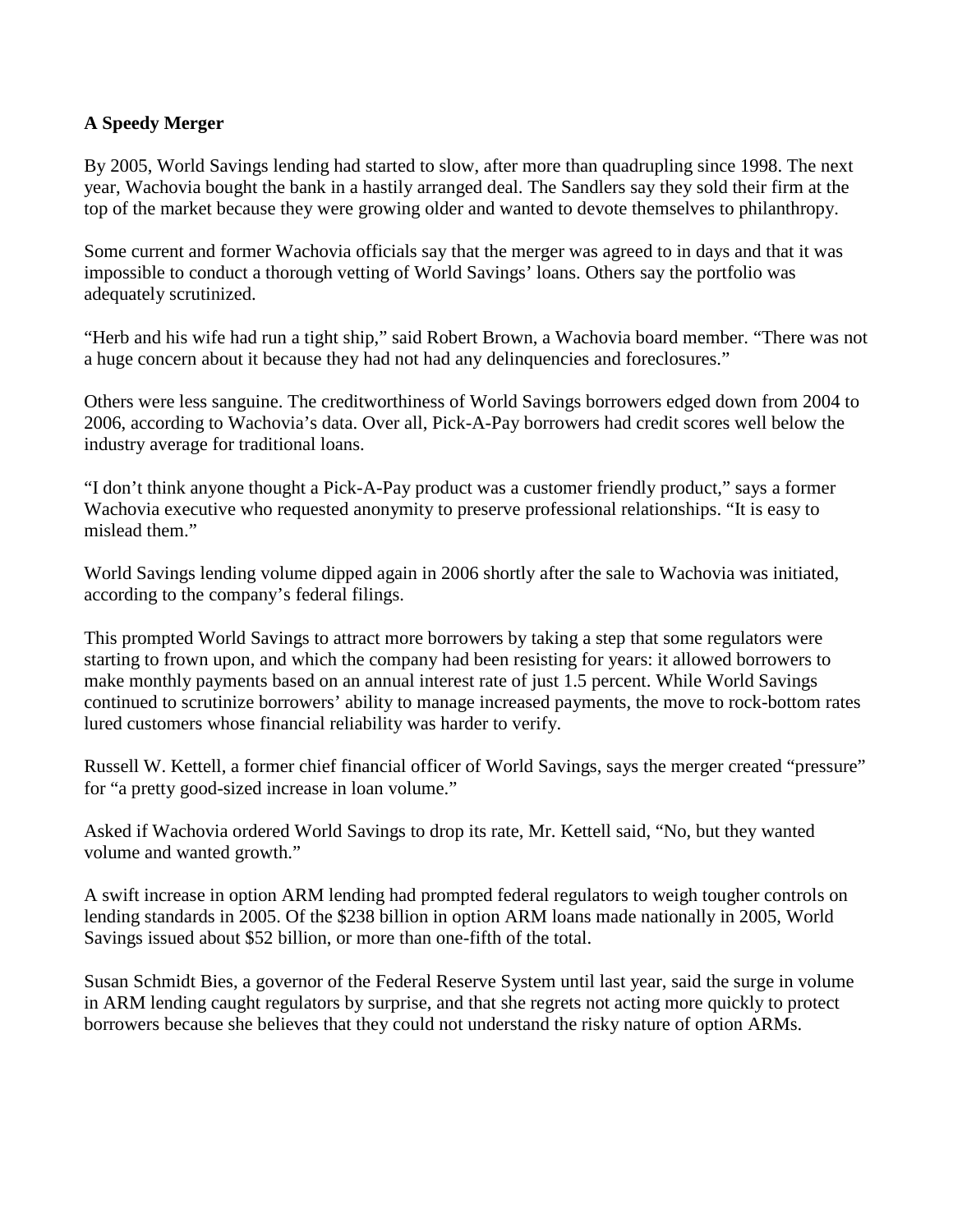"When you get into people whose mortgage payments are taking half of their cash flow, they are in over their heads, and these loans should not have been sold to this customer base," she said. "This makes me sick when I see this happening."

In March 2006, two months before the Wachovia deal, Mr. Sandler wrote regulators and objected to several aspects of the new rules, including the regulator's conclusion that option ARMS "were untested in a stress environment."

He argued in the letter that World Savings had few loan losses in the recession of the early 1990s. Then again, the current financial crisis is far more severe than what occurred then — far more severe than anything the country has faced since the Great Depression.

By the third quarter of this year, Wachovia was projecting \$26.1 billion of losses on a World Savings loan portfolio worth a total of about \$124 billion. About 6.2 percent of the Pick-A-Pay loans were more than 90 days late, it said, compared with an industry average of 8 percent on option ARMs and 1 percent on Wachovia's traditional loans.

Wells Fargo, which is now buying Wachovia, is more pessimistic: it expects losses of \$36 billion on the loans unless efforts to stem foreclosures help rescue part of the portfolio. The losses caused analysts and others to reassess the Sandlers' legacy.

After the "Saturday Night Live" skit, Paul Steiger, the former executive editor of The Wall Street Journal and the editor in chief of ProPublica, was among those who wrote to the show's producer, Lorne Michaels, saying the Sandlers had been unfairly vilified. Mr. Michaels apologized for the skit (which suggested that the Sandlers "should be shot") and removed it from NBC's Web site.

Mr. Sandler says Wachovia did not work hard enough to help struggling borrowers, and that his loans became scapegoats for other problems at Wachovia. He remains confident that losses on its loans will not reach Wells Fargo's projections.

He says World Savings was hit especially hard because it had made so many loans in volatile markets like inland California, but he disputes homeowner assertions that his option ARMs are at fault.

"We have not been able to identify one delinquency, much less a foreclosure, that is due to the product," Mr. Sandler said, adding that "if home prices had not dropped, you wouldn't see" a single article.

Over all, analysts expect the option ARM fallout to be brutal. Fitch Ratings, a leading credit rating agency, recently reported that payments on nearly half of the \$200 billion worth of option ARMs it tracks will jump 63 percent in the next two years — causing mortgage delinquencies to rise sharply.

Mr. Sandler says that his loans are not in the pool that will become distressed in the next few years; he says they reset at a later date. He adds that were he not sure that the market would recover he would have sold his Wachovia stock at the time of the takeover. His charity has sold off much of its Wachovia stock, but he said he and his wife retain a substantial portion of their personal holdings.

Still, the Sandlers have their detractors.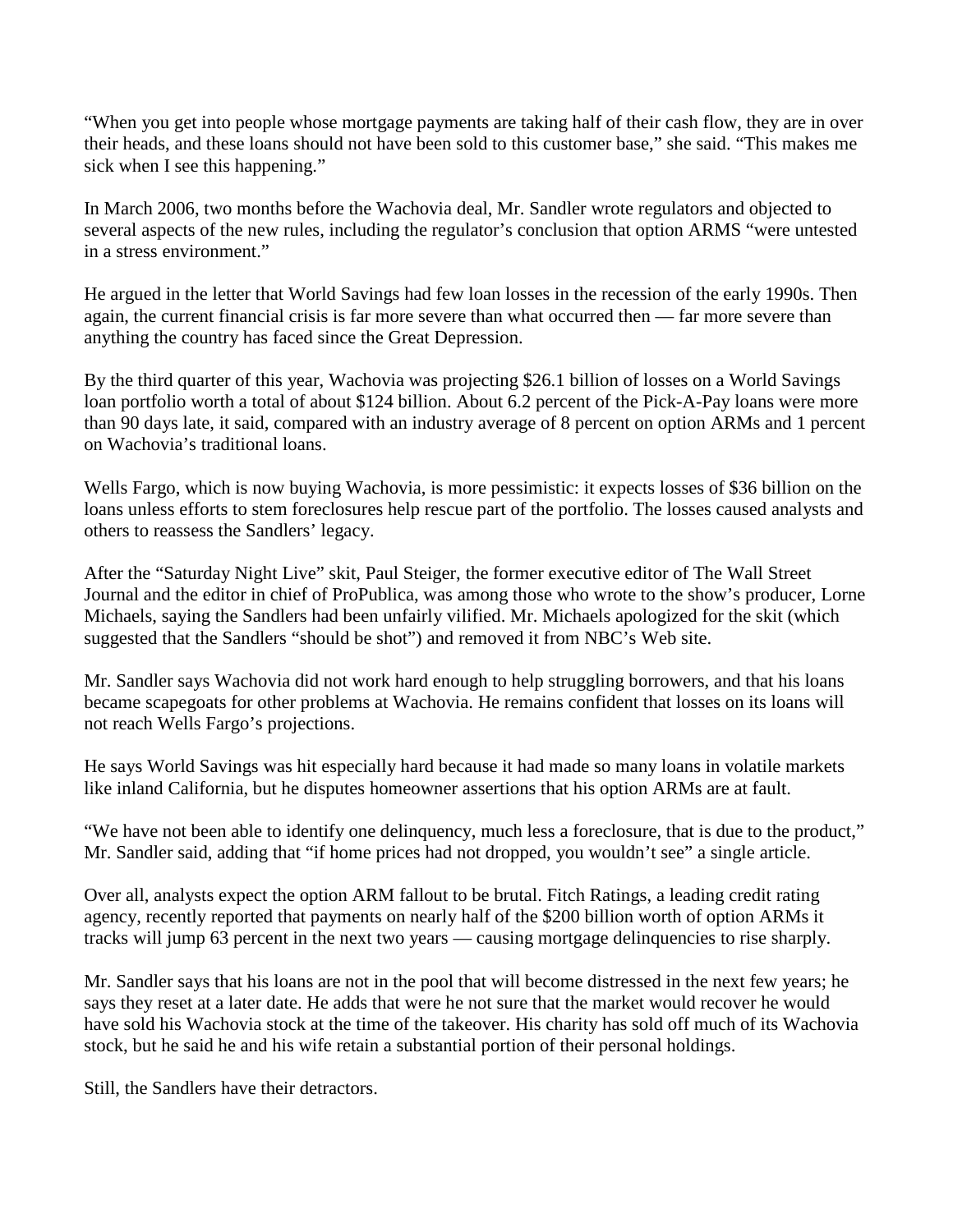"As the largest and most respected regulated institution providing option ARMs, I hold the Sandlers responsible because a large percentage of home borrowers — but not all — should have been advised that it was in their best interest to have a fixed-rate mortgage," said Robert Gnaizda, general counsel for the Greenlining Institute, a homeowner advocacy group. "I believe that financial institutions have a quasi-fiduciary responsibility not to mislead the borrower."

Mr. Sandler insists that World Savings prided itself on ethical conduct and that untoward behavior was never tolerated. "We were also a family, and you expected people to live their personal and business lives in a particular way," he said.

*Renee Feltz contributed reporting and research.*

*This article has been revised to reflect the following correction:*

Correction: January 6, 2009

A headline on Dec. 25 with an article about Herbert and Marion Sandler, bankers and philanthropists whose World Savings Bank originated a type of adjustable-rate mortgage called Pick-a-Pay that has led to many foreclosures as the real estate market and the economy collapsed, described incorrectly the consequences to the Sandlers of the criminal and legal investigations of the practices of the bank, which they sold to Wachovia in 2006. As the article noted, the Sandlers were once trusted mortgage pioneers and now face scrutiny, but they are not "pariahs."

*This article has been revised to reflect the following correction:*

Correction: January 16, 2009

An article on Dec. 25 about Herbert and Marion Sandler, bankers and philanthropists whose World Savings Bank pioneered a type of adjustable-rate mortgage called the Option ARM, referred imprecisely to their discussions on prepayment penalties with Martin Eakes, the chief executive officer of the Center for Responsible Lending, which the Sandlers helped found in 2002. During the housing boom, they were among those who persuaded Mr. Eakes of the acceptability of some proposed state regulations that would strictly limit, though not ban, prepayment penalties on the small fraction of prime mortgages that had them, including those from World Savings. Mr. Eakes and the Center for Responsible Lending have continued to oppose prepayment penalties generally, on both prime and sub-prime mortgages; Mr. Eakes did not "drop his opposition."